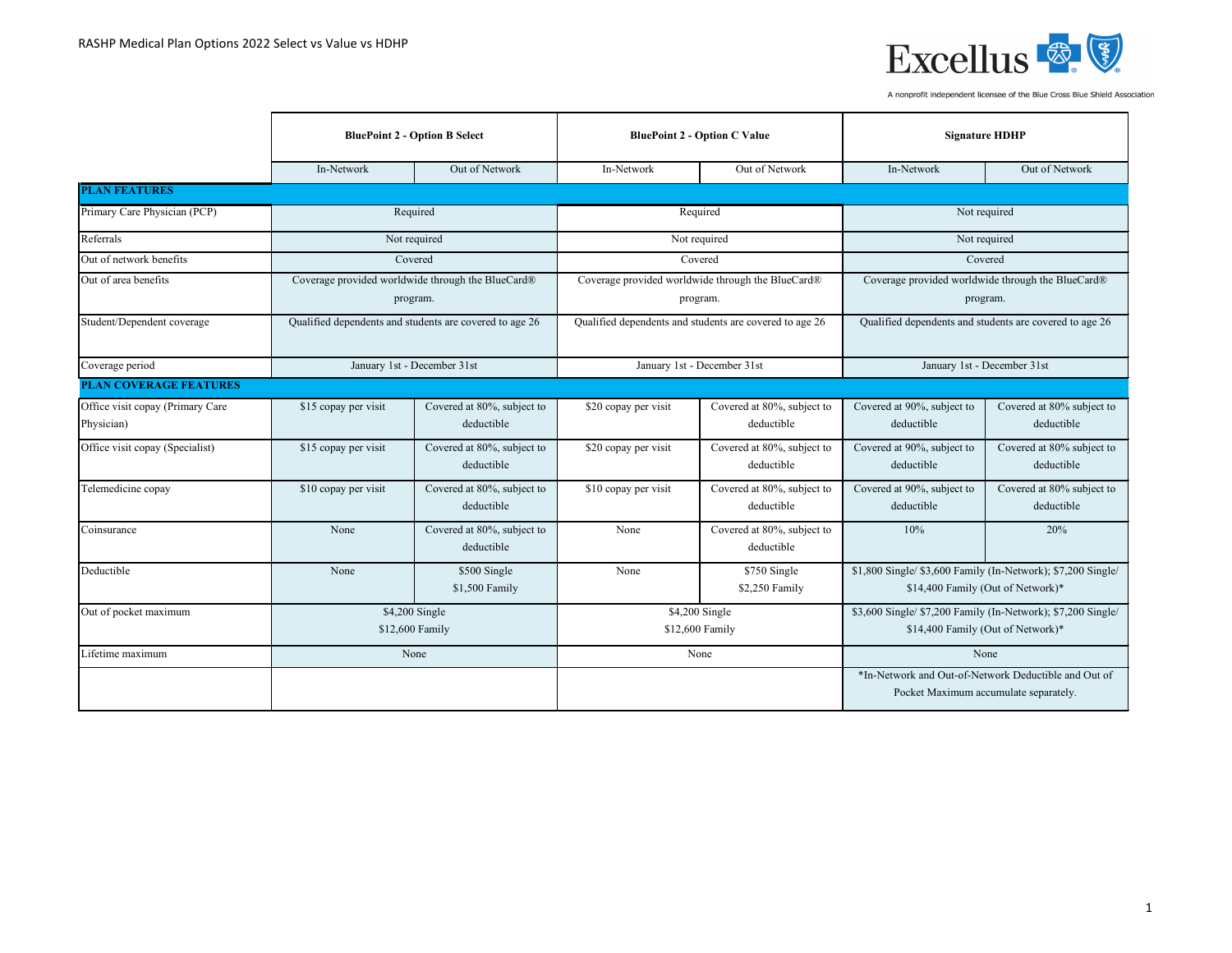

|                                        | <b>BluePoint 2 - Option B Select</b>                                                                                                                                                     |                                          | <b>BluePoint 2 - Option C Value</b>                                                                                                                                                      |                                          | <b>Signature HDHP</b>                    |                                          |
|----------------------------------------|------------------------------------------------------------------------------------------------------------------------------------------------------------------------------------------|------------------------------------------|------------------------------------------------------------------------------------------------------------------------------------------------------------------------------------------|------------------------------------------|------------------------------------------|------------------------------------------|
|                                        | In-Network                                                                                                                                                                               | Out of Network                           | In-Network                                                                                                                                                                               | Out of Network                           | In-Network                               | Out of Network                           |
| <b>PREVENTIVE HEALTH CARE SERVICES</b> |                                                                                                                                                                                          |                                          |                                                                                                                                                                                          |                                          |                                          |                                          |
| Well child visits                      | Covered in full                                                                                                                                                                          | Covered at 80%, subject to<br>deductible | Covered in full                                                                                                                                                                          | Covered at 80%, subject to<br>deductible | Covered in full                          | Covered at 80%, subject to<br>deductible |
| Adult routine physical exams           | Covered in full                                                                                                                                                                          | Not covered                              | Covered in full                                                                                                                                                                          | Not covered                              | Covered in full                          | Covered at 80% subject to<br>deductible, |
| Adult immunizations                    | Covered in full                                                                                                                                                                          | Not covered                              | Covered in full                                                                                                                                                                          | Not covered                              | Covered in full                          | Covered at 80% subject to<br>deductible  |
| Mammography                            | Covered in full                                                                                                                                                                          | Covered at 80%, subject to<br>deductible | Covered in full                                                                                                                                                                          | Covered at 80%, subject to<br>deductible | Covered in full                          | Covered at 80% subject to<br>deductible  |
| Pap smear                              | Covered in full                                                                                                                                                                          | Covered at 80%, subject to<br>deductible | Covered in full                                                                                                                                                                          | Covered at 80%, subject to<br>deductible | Covered in full                          | Covered at 80% subject to<br>deductible  |
| Routine GYN exam                       | Covered in full                                                                                                                                                                          | Covered at 80%, subject to<br>deductible | Covered in full                                                                                                                                                                          | Covered at 80%, subject to<br>deductible | Covered in full                          | Covered at 80% subject to<br>deductible  |
| Prostate cancer screening              | Covered in full                                                                                                                                                                          | Covered at 80%, subject to<br>deductible | Covered in full                                                                                                                                                                          | Covered at 80%, subject to<br>deductible | Covered in full                          | Covered at 80% subject to<br>deductible  |
| Routine vision                         | \$15 copay for one routine<br>exam every 2 years; every year<br>for children to age 19. \$60<br>eyewear allowance available<br>once every 2 years; every year<br>for children to age 19. | Not covered                              | \$20 copay for one routine<br>exam every 2 years; every year<br>for children to age 19. \$60<br>eyewear allowance available<br>once every 2 years; every year<br>for children to age 19. | Not covered                              | Covered at 90%, subject to<br>deductible | Covered at 80% subject to<br>deductible  |
| Colonoscopy                            | Covered in full                                                                                                                                                                          | Covered at 80%, subject to<br>deductible | Covered in full                                                                                                                                                                          | Covered at 80%, subject to<br>deductible | Covered in full                          | Covered at 80% subject to<br>deductible  |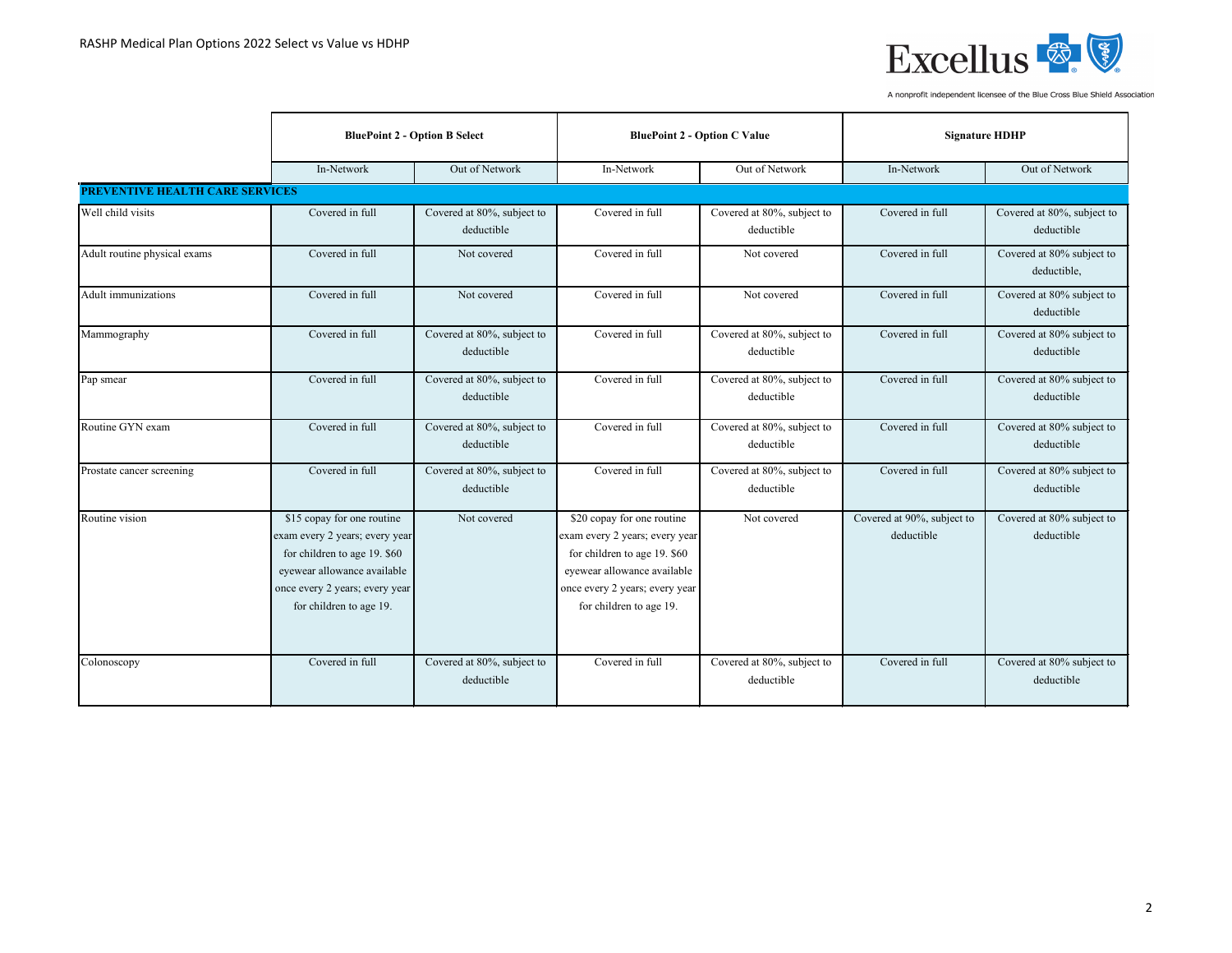

|                                     | <b>BluePoint 2 - Option B Select</b>                                  |                                          | <b>BluePoint 2 - Option C Value</b>                                   |                                          | <b>Signature HDHP</b>                    |                                         |
|-------------------------------------|-----------------------------------------------------------------------|------------------------------------------|-----------------------------------------------------------------------|------------------------------------------|------------------------------------------|-----------------------------------------|
|                                     | In-Network                                                            | Out of Network                           | In-Network                                                            | Out of Network                           | In-Network                               | Out of Network                          |
| <b>PHYSICIAN OFFICE SERVICES</b>    |                                                                       |                                          |                                                                       |                                          |                                          |                                         |
| Diagnostic office visits            | \$15 copay per visit                                                  | Covered at 80%, subject to<br>deductible | \$20 copay per visit                                                  | Covered at 80%, subject to<br>deductible | Covered at 90%, subject to<br>deductible | Covered at 80% subject to<br>deductible |
| Diagnostic x-rays                   | \$15 copay per visit                                                  | Covered at 80%, subject to<br>deductible | \$20 copay per visit                                                  | Covered at 80%, subject to<br>deductible | Covered at 90%, subject to<br>deductible | Covered at 80% subject to<br>deductible |
| Diagnostic laboratory and pathology | Covered in full                                                       | Covered at 80%, subject to<br>deductible | Covered in full                                                       | Covered at 80%, subject to<br>deductible | Covered at 90%, subject to<br>deductible | Covered at 80% subject to<br>deductible |
| Allergy tests                       | \$15 copay per visit                                                  | Covered at 80%, subject to<br>deductible | \$20 copay per visit                                                  | Covered at 80%, subject to<br>deductible | Covered at 90%, subject to<br>deductible | Covered at 80% subject to<br>deductible |
| Allergy injections                  | \$15 copay per visit                                                  | Covered at 80%, subject to<br>deductible | \$20 copay per visit                                                  | Covered at 80%, subject to<br>deductible | Covered at 90%, subject to<br>deductible | Covered at 80% subject to<br>deductible |
| Chemotherapy                        | \$15 copay per visit; \$15 copay<br>for IV/Injectable<br>chemotherapy | Covered at 80%, subject to<br>deductible | \$20 copay per visit; \$20 copay<br>for IV/injectable<br>chemotherapy | Covered at 80%, subject to<br>deductible | Covered at 90%, subject to<br>deductible | Covered at 80% subject to<br>deductible |
| Radiation therapy                   | Covered in full                                                       | Covered at 80%, subject to<br>deductible | \$20 copay per visit                                                  | Covered at 80%, subject to<br>deductible | Covered at 90%, subject to<br>deductible | Covered at 80% subject to<br>deductible |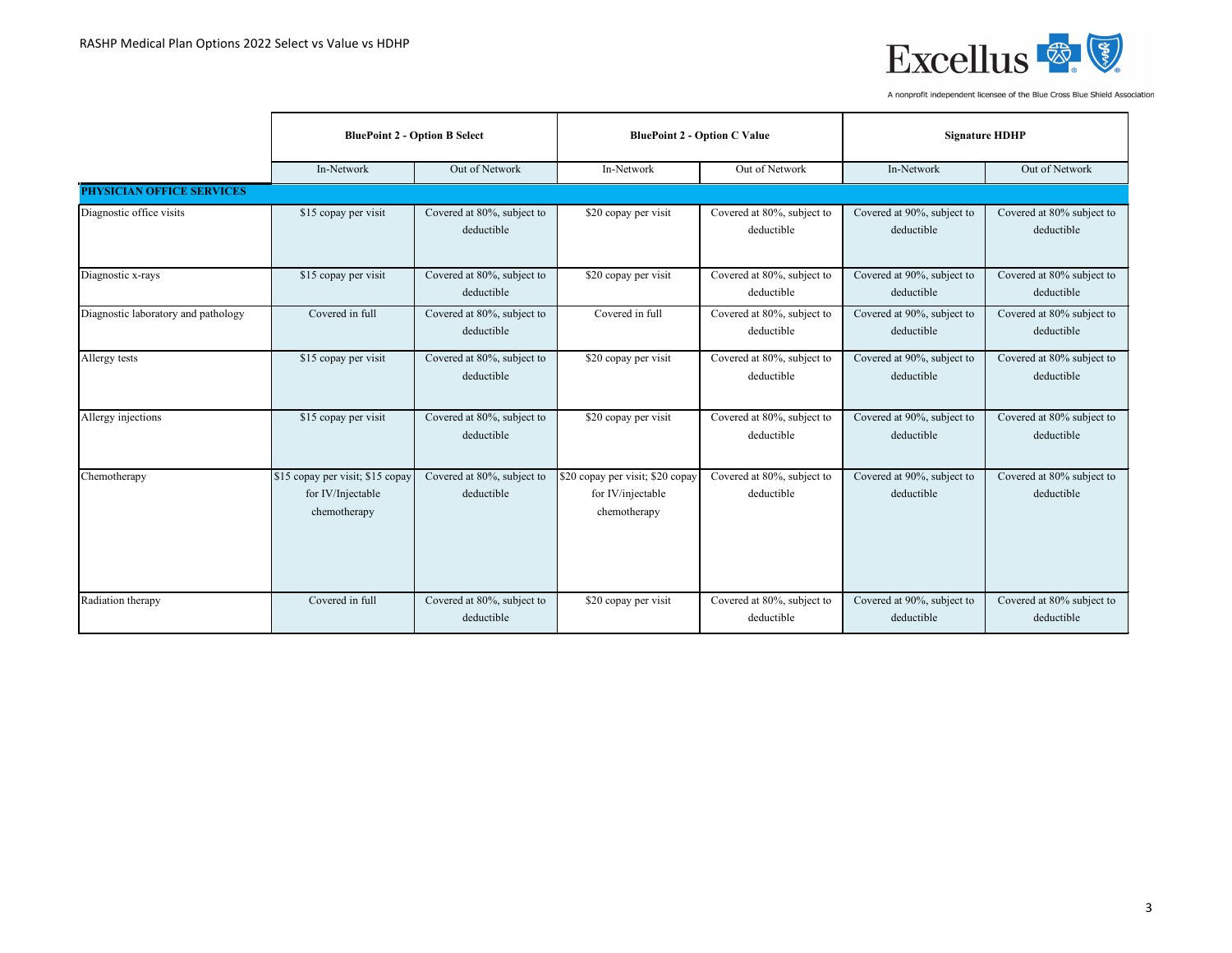

|                                               | <b>BluePoint 2 - Option B Select</b> |                                          | <b>BluePoint 2 - Option C Value</b>                                                                                                  |                                          | <b>Signature HDHP</b>                    |                                         |
|-----------------------------------------------|--------------------------------------|------------------------------------------|--------------------------------------------------------------------------------------------------------------------------------------|------------------------------------------|------------------------------------------|-----------------------------------------|
|                                               | In-Network                           | Out of Network                           | In-Network                                                                                                                           | Out of Network                           | In-Network                               | Out of Network                          |
| <b>MATERNITY SERVICES</b>                     |                                      |                                          |                                                                                                                                      |                                          |                                          |                                         |
| Prenatal care                                 | Covered in full                      | Covered at 80%, subject to<br>deductible | Covered in full                                                                                                                      | Covered at 80%, subject to<br>deductible | Covered in full                          | Covered at 80% subject to<br>deductible |
| Hospital care for mom (including<br>delivery) | Covered in full                      | Covered at 80%, subject to<br>deductible | Hospital - Subject to \$100<br>copay per admission; Delivery<br>- Subject to 20% coinsurance<br>or \$100 copay, whichever is<br>less | Covered at 80%, subject to<br>deductible | Covered at 90%, subject to<br>deductible | Covered at 80% subject to<br>deductible |
| Newborn nursery care                          | Covered in full                      | Covered at 80%, subject to<br>deductible | Covered in full                                                                                                                      | Covered at 80%, subject to<br>deductible | Covered in full                          | Covered at 80% subject to<br>deductible |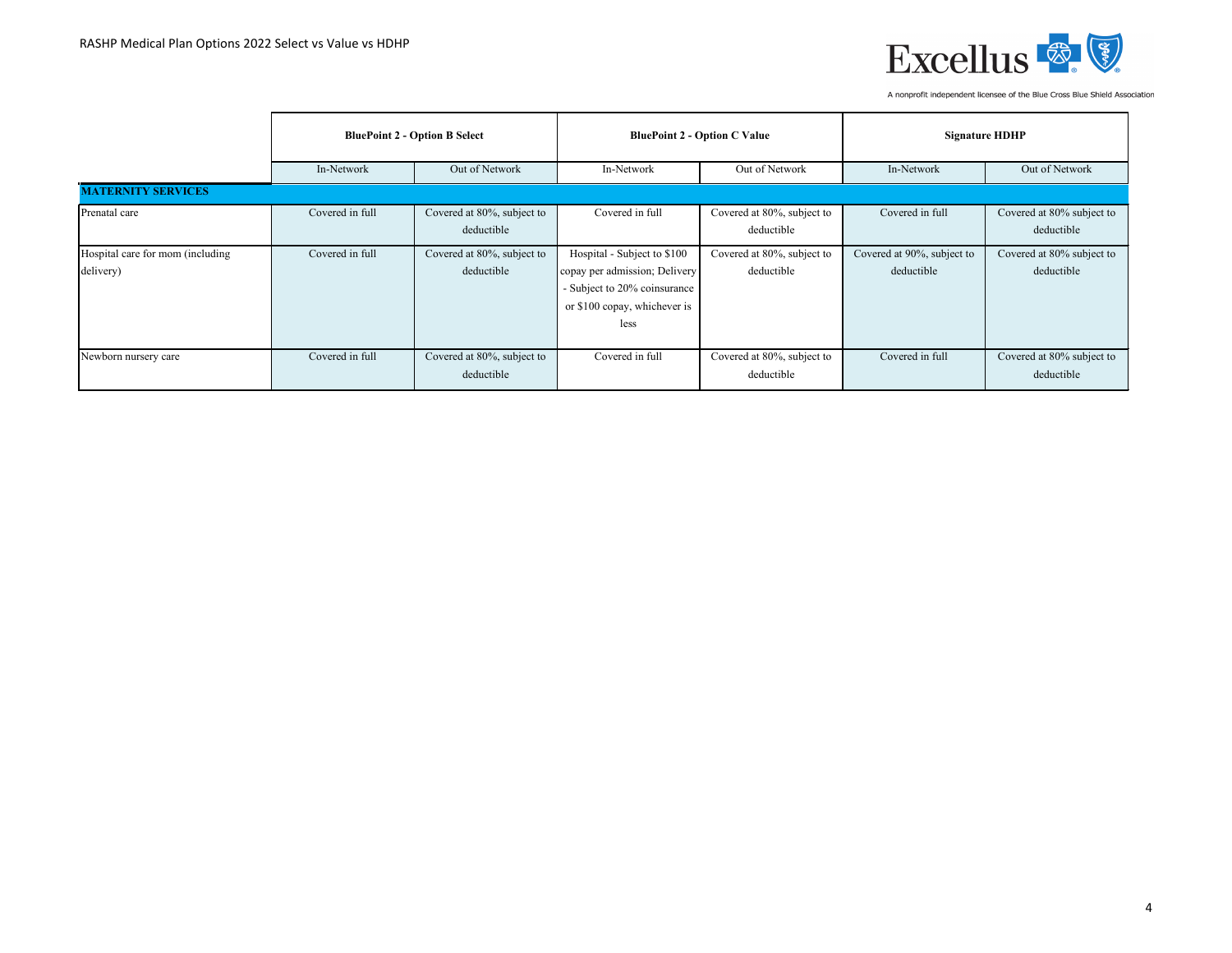

|                                    | <b>BluePoint 2 - Option B Select</b>                    |                                                                        |                                                                 | <b>BluePoint 2 - Option C Value</b>                                    | <b>Signature HDHP</b>                                                  |                                                                       |
|------------------------------------|---------------------------------------------------------|------------------------------------------------------------------------|-----------------------------------------------------------------|------------------------------------------------------------------------|------------------------------------------------------------------------|-----------------------------------------------------------------------|
|                                    | In-Network                                              | Out of Network                                                         | In-Network                                                      | Out of Network                                                         | In-Network                                                             | Out of Network                                                        |
| <b>PRESCRIPTION DRUGS</b>          |                                                         |                                                                        |                                                                 |                                                                        |                                                                        |                                                                       |
| Short-term and maintenance drugs   | \$5/\$20/\$35                                           | Not covered                                                            | \$10/\$25/\$40                                                  | Not covered                                                            | \$0 generics for kids up to age 19                                     | \$5/\$35/\$70, subject to deductible                                  |
| <b>INPATIENT HOSPITAL BENEFITS</b> |                                                         |                                                                        |                                                                 |                                                                        |                                                                        |                                                                       |
| Hospital benefits                  | Covered in full for unlimited<br>days                   | Covered at 80%, subject to<br>deductible                               | Subject to \$100 copay per<br>admission for unlimited days      | Covered at 80%, subject to<br>deductible                               | Covered at 90%, subject to<br>deductible                               | Covered at 80% subject to<br>deductible                               |
| Physician visits in the hospital   | Covered in full                                         | Covered at 80%, subject to<br>deductible                               | Covered in full                                                 | Covered at 80%, subject to<br>deductible                               | Covered at 90%, subject to<br>deductible                               | Covered at 80% subject to<br>deductible                               |
| Inpatient physical rehabilitation  | Covered at 100% for up to 60<br>days per year           | Covered at 80%, subject to<br>deductible for up to 60 days<br>per year | Subject to \$100 copay per<br>admission for 60 days per year    | Covered at 80%, subject to<br>deductible for up to 60 days<br>per year | Covered at 90%, subject to<br>deductible for up to 60 days<br>per year | Covered at 80% subject to<br>deductible for up to 60 days<br>per year |
| Surgery                            | Covered in full                                         | Covered at 80%, subject to<br>deductible                               | Subject to 20% coinsurance or<br>\$100 copay, whichever is less | Covered at 80%, subject to<br>deductible                               | Covered at 90%, subject to<br>deductible                               | Covered at 80% subject to<br>deductible                               |
| Anesthesia                         | Covered in full                                         | Covered at 80%, subject to<br>deductible                               | Covered in full                                                 | Covered at 80%, subject to<br>deductible                               | Covered at 90%, subject to<br>deductible                               | Covered at 80% subject to<br>deductible                               |
| <b>EMERGENCY SERVICES</b>          |                                                         |                                                                        |                                                                 |                                                                        |                                                                        |                                                                       |
| Emergency room care                | \$50 copay per visit unless<br>admitted within 24 hours | \$50 copay per visit unless<br>admitted within 24 hours                | \$50 copay per visit unless<br>admitted within 24 hours         | \$50 copay per visit unless<br>admitted within 24 hours                | Covered at 90%, subject to<br>deductible                               | Covered at 80% subject to<br>deductible                               |
| Freestanding urgent care center    | \$25 copay per visit                                    | \$25 copay per visit                                                   | \$25 copay per visit                                            | \$25 copay per visit                                                   | Covered at 90%, subject to<br>deductible                               | Covered at 80% subject to<br>deductible                               |
| Ambulance                          | \$25 copay                                              | \$25 copay                                                             | \$50 copay                                                      | \$50 copay                                                             | Covered at 90%, subject to<br>deductible                               | Covered at 80% subject to<br>deductible                               |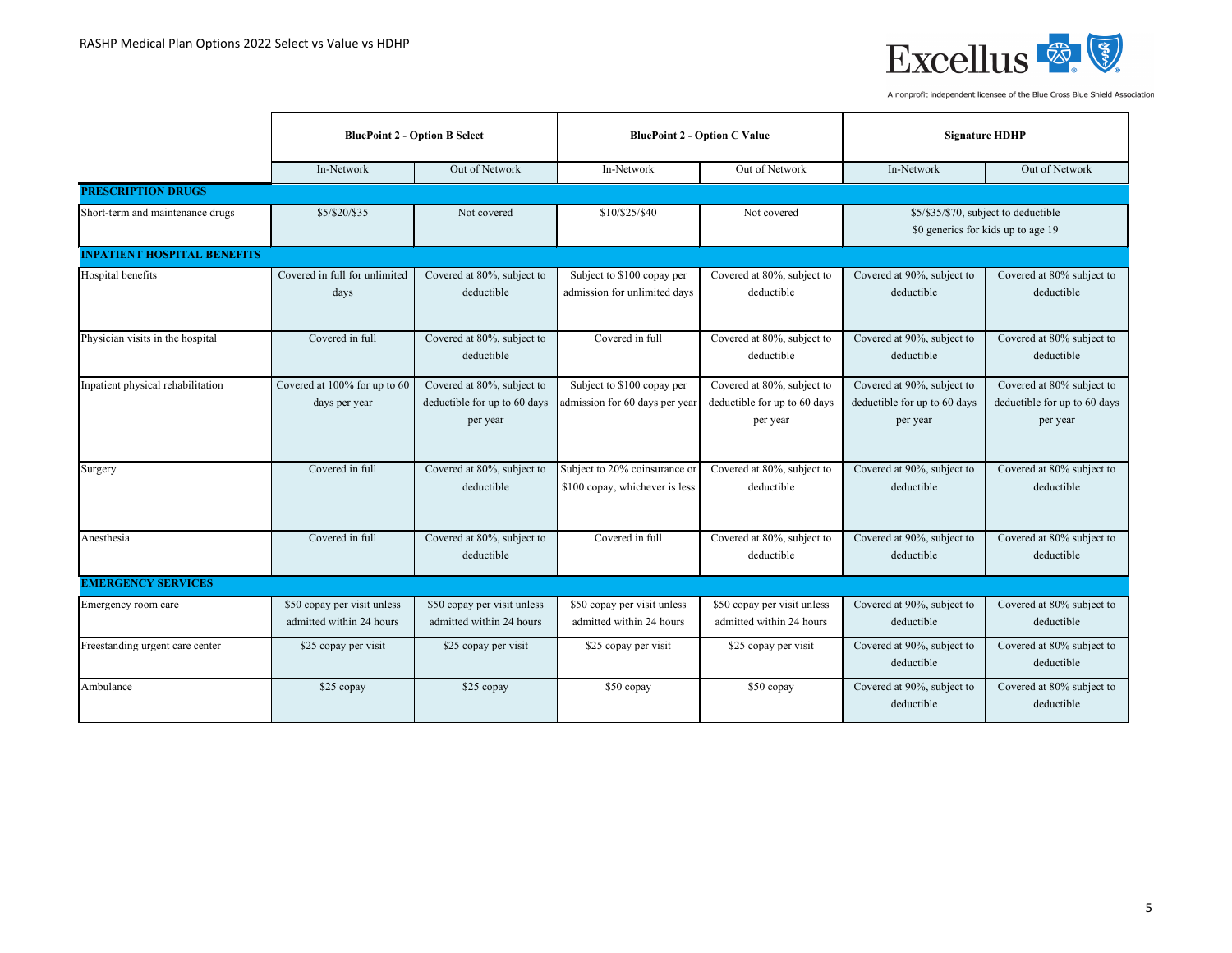

|                                              | <b>BluePoint 2 - Option B Select</b>                                  |                                          |                                                                       | <b>BluePoint 2 - Option C Value</b>      | <b>Signature HDHP</b>                    |                                         |
|----------------------------------------------|-----------------------------------------------------------------------|------------------------------------------|-----------------------------------------------------------------------|------------------------------------------|------------------------------------------|-----------------------------------------|
|                                              | In-Network                                                            | Out of Network                           | In-Network                                                            | Out of Network                           | In-Network                               | Out of Network                          |
| <b>OUTPATIENT HOSPITAL BENEFITS</b>          |                                                                       |                                          |                                                                       |                                          |                                          |                                         |
| Diagnostic x-rays                            | \$15 copay per visit                                                  | Covered at 80% subject to<br>deductible  | \$20 copay per visit                                                  | Covered at 80%, subject to<br>deductible | Covered at 90%, subject to<br>deductible | Covered at 80% subject to<br>deductible |
| Diagnostic laboratory and pathology          | Covered in full                                                       | Covered at 80% subject to<br>deductible  | Covered in full                                                       | Covered at 80%, subject to<br>deductible | Covered at 90%, subject to<br>deductible | Covered at 80% subject to<br>deductible |
| Surgical care                                | Facility: Covered in full<br>Physician: \$15 copay                    | Covered at 80% subject to<br>deductible  | Facility: \$50 copay<br>Physician: \$20 copay                         | Covered at 80%, subject to<br>deductible | Covered at 90%, subject to<br>deductible | Covered at 80% subject to<br>deductible |
| Chemotherapy                                 | \$15 copay per visit; \$15 copay<br>for IV/Injectable<br>chemotherapy | Covered at 80% subject to<br>deductible  | \$20 copay per visit; \$20 copay<br>for IV/injectable<br>chemotherapy | Covered at 80%, subject to<br>deductible | Covered at 90%, subject to<br>deductible | Covered at 80% subject to<br>deductible |
| Radiation therapy                            | Covered in full                                                       | Covered at 80% subject to<br>deductible  | \$20 copay per visit                                                  | Covered at 80%, subject to<br>deductible | Covered at 90%, subject to<br>deductible | Covered at 80% subject to<br>deductible |
| <b>MENTAL HEALTH AND CHEMICAL DEPENDENCE</b> |                                                                       |                                          |                                                                       |                                          |                                          |                                         |
| Inpatient mental health care                 | Covered in full for unlimited<br>days                                 | Covered at 80%, subject to<br>deductible | Subject to \$100 copay per<br>admission                               | Covered at 80%, subject to<br>deductible | Covered at 90%, subject to<br>deductible | Covered at 80% subject to<br>deductible |
| Outpatient mental health care                | \$15 copay per visit                                                  | Covered at 80%                           | \$20 copay per visit                                                  | Covered at 80%, subject to<br>deductible | Covered at 90%, subject to<br>deductible | Covered at 80% subject to<br>deductible |
| Inpatient chemical dependence                | Covered in full for unlimited<br>days                                 | Covered at 80%, subject to<br>deductible | Subject to \$100 copay per<br>admission                               | Covered at 80%, subject to<br>deductible | Covered at 90%, subject to<br>deductible | Covered at 80% subject to<br>deductible |
| Outpatient chemical dependence               | \$15 copay per visit                                                  | Covered at 80%, subject to<br>deductible | \$20 copay per visit                                                  | Covered at 80%, subject to<br>deductible | Covered at 90%, subject to<br>deductible | Covered at 80% subject to<br>deductible |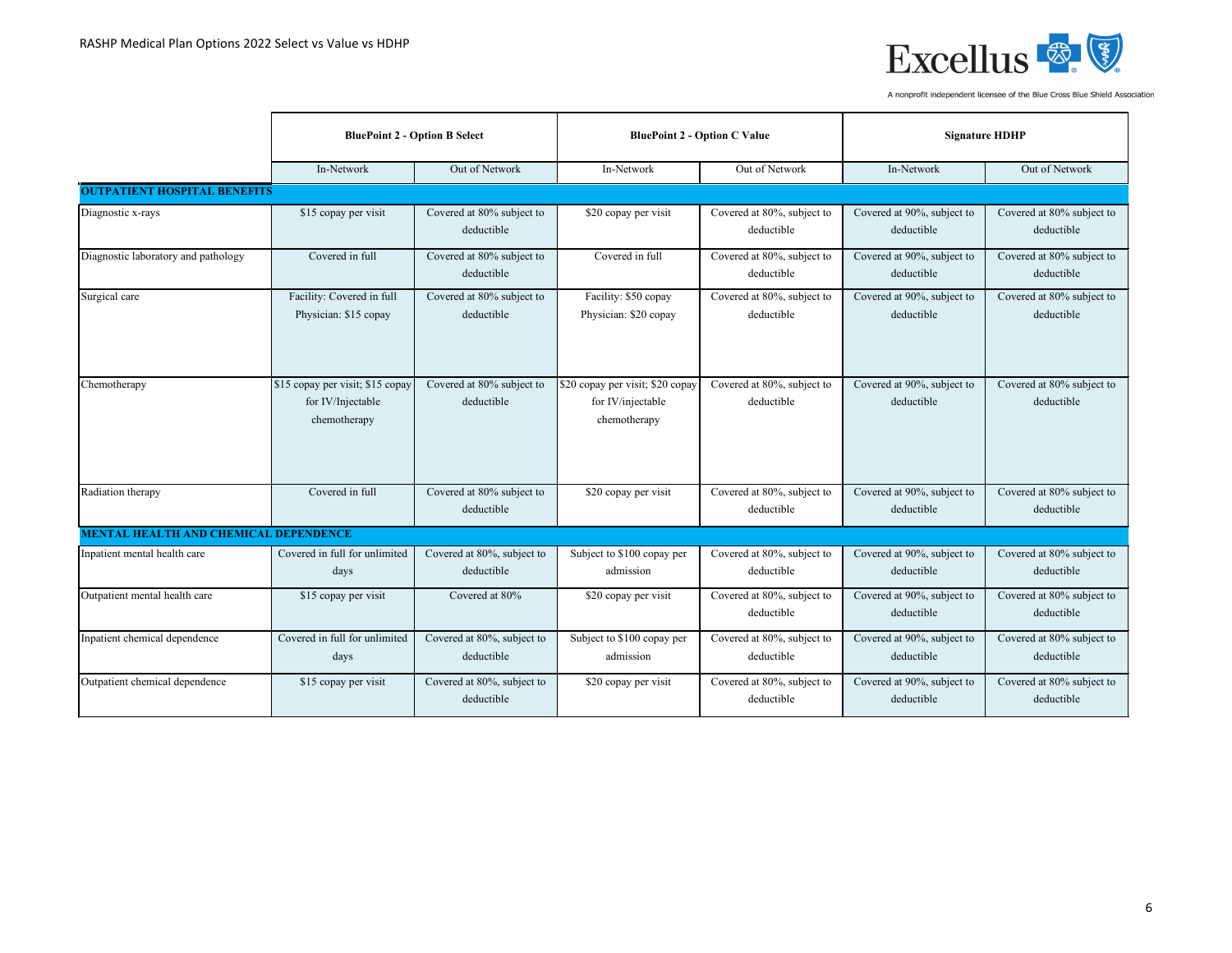

|                               | <b>BluePoint 2 - Option B Select</b>                                              |                                                                                                                                                                                | <b>BluePoint 2 - Option C Value</b>                                                                                 |                                                                                                                                                  | <b>Signature HDHP</b>                          |                                                                          |
|-------------------------------|-----------------------------------------------------------------------------------|--------------------------------------------------------------------------------------------------------------------------------------------------------------------------------|---------------------------------------------------------------------------------------------------------------------|--------------------------------------------------------------------------------------------------------------------------------------------------|------------------------------------------------|--------------------------------------------------------------------------|
|                               | In-Network                                                                        | Out of Network                                                                                                                                                                 | In-Network                                                                                                          | Out of Network                                                                                                                                   | In-Network                                     | Out of Network                                                           |
| <b>OTHER SERVICES</b>         |                                                                                   |                                                                                                                                                                                |                                                                                                                     |                                                                                                                                                  |                                                |                                                                          |
| Diabetic insulin and supplies | \$15 copay for up to a 30 day<br>supply                                           | Covered at 80%, subject to<br>deductible                                                                                                                                       | \$20 copay for up to a 30 day<br>supply                                                                             | Covered at 80%, subject to<br>deductible for up to a 30 day<br>supply                                                                            | Covered at 90%, subject to<br>deductible       | Covered at 80% subject to<br>deductible                                  |
| Skilled nursing facility      | Covered in full                                                                   | Covered at 80%, subject to<br>deductible                                                                                                                                       | Subject to \$100 copay per<br>admission                                                                             | Covered at 80%, subject to<br>deductible                                                                                                         | Covered at 90%, subject to<br>deductible       | Covered at 80% subject to<br>deductible                                  |
| Home care                     | Covered in full                                                                   | Covered at 80%, subject to a<br>\$50 deductible                                                                                                                                | Covered in full                                                                                                     | Covered at 80%, subject to a<br>\$50 deductible                                                                                                  | Covered at 90%, subject to<br>deductible       | Covered at 80% subject to<br>deductible                                  |
| Hospice                       | Covered in full                                                                   | Covered at 80%, subject to<br>deductible                                                                                                                                       | Covered in full                                                                                                     | Covered at 80%, subject to<br>deductible                                                                                                         | Covered at 90%, subject to<br>deductible       | Covered at 80% subject to<br>deductible                                  |
| Outpatient therapy            | \$15 copay for up to a<br>combined total of 30 visits per<br>occupational therapy | Covered at 80%, subject to<br>deductible for up to a<br>year for physical, speech and combined total of 30 visits per<br>year for physical, speech and<br>occupational therapy | \$20 copay for up to a<br>combined total of 30 visits per<br>year for physical, speech, and<br>occupational therapy | Covered at 80%, subject to<br>deductible for up to a<br>combined total of 30 visits per<br>year for physical, speech and<br>occupational therapy | Covered at 90%, subject to<br>deductible       | Covered at 80% subject to<br>deductible                                  |
| Durable medical equipment     | Covered at 80%                                                                    | Not covered, with the<br>exception of diabetic<br>equipment covered at 80%<br>subject to the deductible                                                                        | Covered at 80%                                                                                                      | Not covered, with the<br>exception of diabetic<br>equipment covered at 80%<br>subject to the deductible                                          | Covered at 90%, subject to<br>deductible       | Covered at 80% subject to<br>deductible                                  |
| <b>External prosthetics</b>   | Covered at 80%                                                                    | Covered at 80%, subject to<br>deductible                                                                                                                                       | Covered at 80%                                                                                                      | Covered at 80%, subject to<br>deductible                                                                                                         | Covered at 90%, subject to<br>deductible       | Covered at 80% subject to<br>deductible                                  |
| Chiropractic                  | \$15                                                                              | Covered at 80%, subject to<br>deductible                                                                                                                                       | \$20                                                                                                                | Covered at 80%, subject to<br>deductible                                                                                                         | Covered at 90%, subject to<br>deductible       | Covered at 80% subject to<br>deductible                                  |
| Acupuncture                   | Covered at 50% for up to 10<br>visits per year                                    | Covered at 50%, subject to<br>deductible for up to 10 visits<br>per year                                                                                                       | Covered at 50% for up to 10<br>visits per year                                                                      | Covered at 50%, subject to<br>deductible for up to 10 visits<br>per year                                                                         | Covered at 50% for up to 10<br>visits per year | Covered at 50%, subject to<br>deductible for up to 10 visits<br>per year |